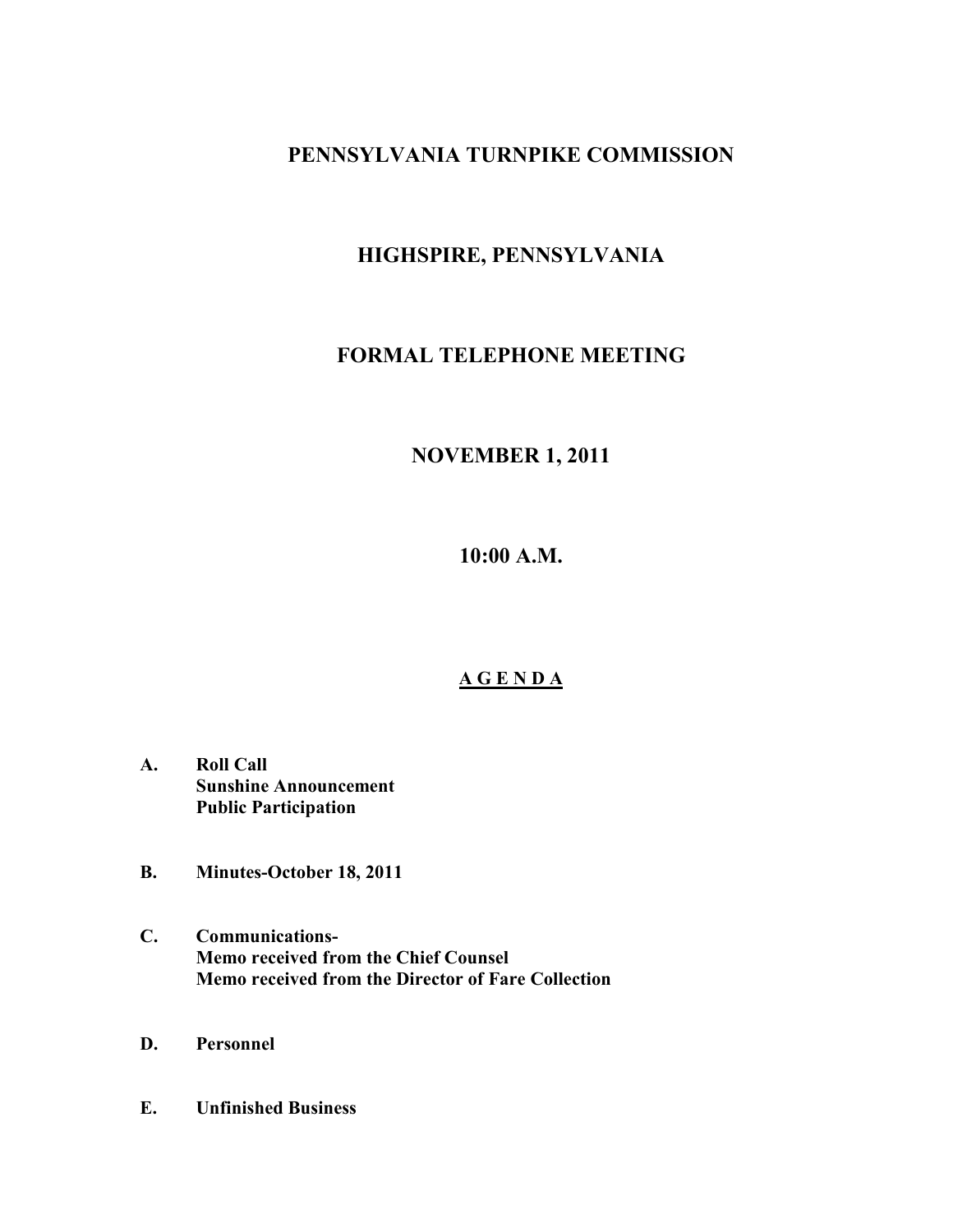### **F. NEW BUSINESS**

- **1. Adopt the revisions to Policy Letter 2.3,** *Family and Medical Leave Policy***, to reflect the 2009 amendment to the Family and Medical Leave Act.**
- **2. Approve the negotiation and execution of the Agreements for the items listed in memos "a" through "c":** 
	- **a. Two (2) Agreements for open-end drilling services to the lowest responsive and responsible bidders, at a not-to-exceed amount of \$600,000.00 each or three (3) years, whichever occurs first: CTL Engineering of PA, Inc. -Mainline MP 0.00 to MP 247.30, Greensburg Bypass, Beaver Valley Expressway, Mon/Fayette Expressway, Southern Beltway TRC Engineers, Inc.- Mainline MP 247.30 to MP 359.00, Northeast Extension**
	- **b. Amendment #7 to the E-ZPass Interagency Group (IAG) Operating Agreement to modify Section 3C to change the minimum dollar amount at which a Full Member Agency could exercise a veto from \$10,000 minimum to \$15,000 minimum;**
	- **c. Exercise the first option to renew the agreement with Sterling Asset Management LLC for investment management, to extend the agreement for an additional year, and an Assignment Agreement to assign all active contracts to Valley Forge Asset Management, due to a change in ownership.**
- **3. Approve the Right-of-Way Requests for the items listed in memos "a" through "c":** 
	- **a. Acquisition of Right-of-Way #17531, a total take parcel, necessary for the Southern Beltway project; by authorizing payment in the amount of \$558,253.29, payable to Nathan J. Zarichnak and Associates, LLC, Escrow Agent, representing fair market value, pro-rated taxes, recording fees and Section 710 damages; authorize the appropriate Commission officials to execute the agreement of sale; authorize the payment of additional statutory damages as calculated by the Legal Department and approved by the Chief Executive Officer; and payment of the fair market value to the property owner is contingent upon her delivery of a deed prepared by the Legal Department;**
	- **b. Acquisition of Parcel 76, a partial take parcel, necessary for Bridge WB-506 replacement project at MP 63.06; by authorizing payment in the amount of \$1,500.00, payable to Henry E. Turkowski, Noreen C. Turkowski, John L. Zambelli and Brenda Zembelli, representing fair market value; authorize the appropriate Commission officials to execute the required temporary construction easement; and authorize the payment of statutory damages as calculated by the**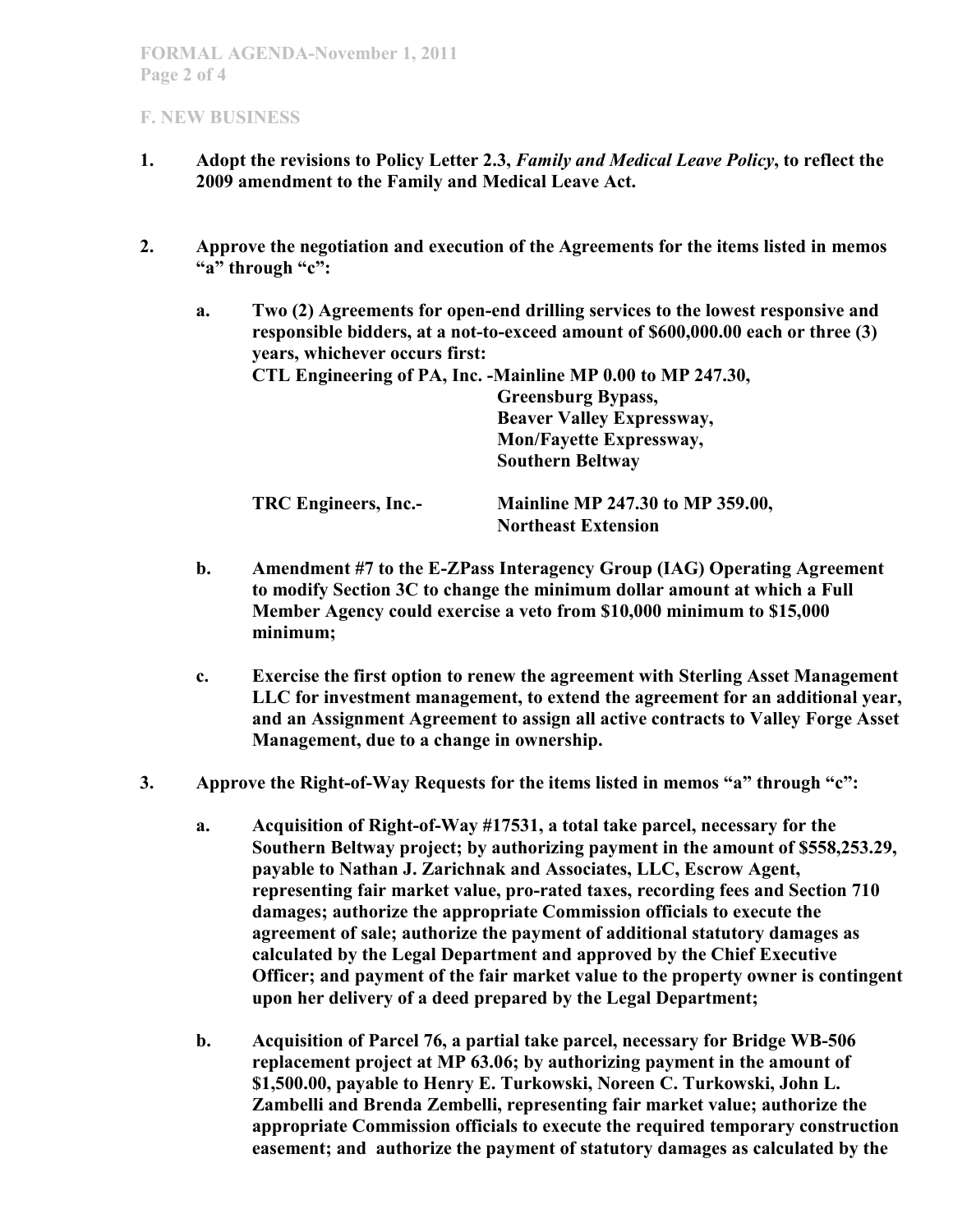### **F. NEW BUSINESS**

**Legal Department and approved by the Chief Executive Officer, payment of damages to the property owners is contingent upon their delivery of a temporary construction easement prepared by the Legal Department;** 

- **c. Settlement of Right-of-Way #16566, a partial take parcel, necessary for construction of the Mon/Fayette Expressway; by authorizing payment in the amount of \$21,300.00, payable to McDonald, Snyder & Lightcap, P.C., Escrow Agent, representing the balance due to the property owners.**
- **4. Approve advertising for the retention of an engineering firm to perform Intelligent Transportation System (ITS) design related services systemwide through an open-end agreement.**
- **5. Approve the Award of Bids and the Issuance of Purchase Orders for the items listed in memos "a" through "e":** 
	- **a. Traffic Operations Center network equipment, utilizing the Commonwealth's contract with Eplus; at a total award of \$373,920.31;**
	- **b. One (3 cubic yard) loader with attachments, utilizing the Commonwealth's contract with Groff Tractor & Equipment, Inc.; at a total award of \$156,073.80;**
	- **c. Automated data collection (2-years); to the lowest responsive and responsible bidder, Applied Research Associates, Inc.; at a total award of \$166,000.00;**

**d. Installation of generators, to the lowest responsive and responsible bidder, Rath Construction, Inc. dba Genesis Construction Group: Somerset Interchange** \$299,421.00  **Irwin Interchange 283,274.00 TOTAL AWARD \$582,695.00** 

| Tires, utilizing the Commonwealth's contracts:<br>e. |              |
|------------------------------------------------------|--------------|
| <b>Michelin North America</b>                        | \$125,000.00 |
| <b>Valley Tire</b>                                   | 10,000.00    |
| <b>Berkley Tire c/o Highland's Tire</b>              | 10,000.00    |
| <b>McCarthy Tire</b>                                 | 35,000.00    |
| <b>Wingfoot Commercial Tire</b>                      | 240,000.00   |
| <b>Service Tire Truck Center</b>                     | 50,000.00    |
| <b>TOTAL AWARD</b>                                   | \$470,000.00 |
|                                                      |              |

- **6. Approve the Award of Contracts for the items listed in memos "a" through "d":** 
	- **a. Contract #EN-00116-03-02 for bridge repairs between MP 0.00 and MP 109.91, Toll I-376, Turnpike 576, Turnpike 43 & Turnpike 66, to the lowest responsive and responsible bidder, J.P.S. Construction Co., Inc.; at a total award of \$700,000.00;**